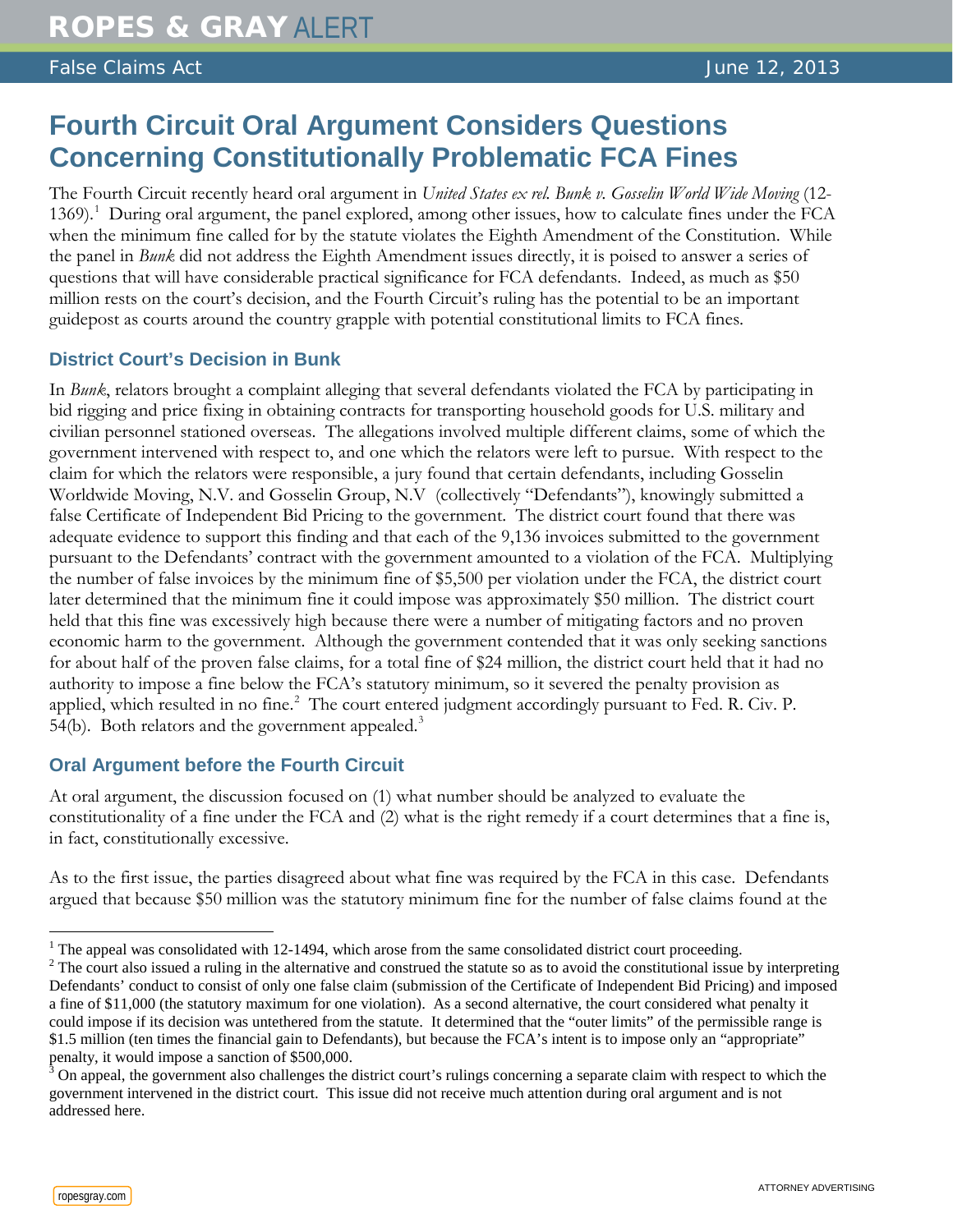district court level, no lower fine could be imposed under the statute. The government, intervening with respect to the remaining claim on appeal, argued that a lower fine could be imposed. Specifically, the relators, exercising a form of prosecutorial discretion on behalf of the government and as the "master of his complaint" in their individual capacity, could seek (and had sought) penalties for only *some* of the false claims, for a total fine of \$24 million, thus eliminating the need for the court to weigh in on the constitutionality of the \$50 million figure. The government argued that the proposed \$24 million fine was less than nine times the loss to the government and was thus constitutional under *United States v. Bajakajian*, 524 U.S. 321, 334 (1998). In support, the government cited *United States v. Mackby*, 339 F.3d 1015 (9th Cir. 2003), in which the Ninth Circuit reviewed reduced penalties suggested by the government rather than the minimum authorized by statute. The panel repeatedly asked the government why the Court should be bound by a number arbitrarily chosen by the relators and whether the relators could exercise prosecutorial discretion on the government's behalf.

The parties also debated what remedy could be imposed if the court did find that the applicable fine (whether \$50 million or \$24 million) was constitutionally excessive. The government, citing *Ayotte v. Planned Parenthood of Northern New Eng.*, 546 U.S. 320, 328-329 (2006), argued that the district court erred by severing the penalty provision of the FCA rather than reducing the fine, because a district court is obligated to fashion a remedy for a constitutional violation that will preserve as much of the statute as practicable. In a position not adopted by the government, the relators also argued that the criminal sentencing guidelines control the excessive fine analysis under the FCA and provide a constitutional ceiling for what fine may be imposed. Defendants contended that the criminal sentencing guidelines do not apply to a civil FCA suit and also argued that the district court reached the correct result when it severed the penalty provision and imposed a fine of zero dollars.<sup>[4](#page-1-0)</sup> When the panel questioned Defendants about their argument that since the fine was unconstitutionally high, no fine could be imposed – creating an incentive to submit additional false claims – Defendants argued that such concerns were baseless, because a high fine is constitutionally permissible if a defendant purposefully submits additional false claims to evade sanctions and lacks the substantial mitigation present here, where the government was not harmed and Defendants derived no financial benefit.<sup>[5](#page-1-1)</sup>

Over the last several years, courts have paid increased attention to the applicability of the Excessive Fines clause to fines under the FCA. In *Bunk*, the court has the opportunity to go one step further and address how constitutional questions interact with a key component of the structure of the FCA. The decision will have the potential to greatly affect the actual amount that FCA defendants who successfully raise constitutional objections will actually have to pay. If, as the government contends, courts have wide discretion to select constitutionally appropriate fines regardless of the FCA's statutory minimums, or if the government and relators have discretion simply to seek fines for only a certain number of proven claims in an effort to manipulate the minimum fine, then FCA defendants may still have to pay sizeable fines regardless of any constitutional victories they secure. But if, as the district court held, and as the Defendants in *Bunk* ambitiously argue, the panel rules that the FCA's minimum fine provisions effectively require either

\*\*\*

<span id="page-1-0"></span> $4$  In the alternative, Defendants argued that the court should impose the \$11,000 fine proposed as the district court's first alternative. Defendants also argued that the \$24 million fine was unconstitutionally excessive.

<span id="page-1-1"></span><sup>&</sup>lt;sup>5</sup> On a topic subject to extensive briefing but receiving minimal attention at oral argument, Defendants argued on cross-appeal (12-1417) that the relators lacked Article III standing because they sought to vindicate only a sovereign interest of the United States, and not a proprietary interest so that the main precedent in this area, *Vermont Agency of Natural Resources v. United States ex rel. Stevens*, 529 U.S. 765 (2000), did not apply.